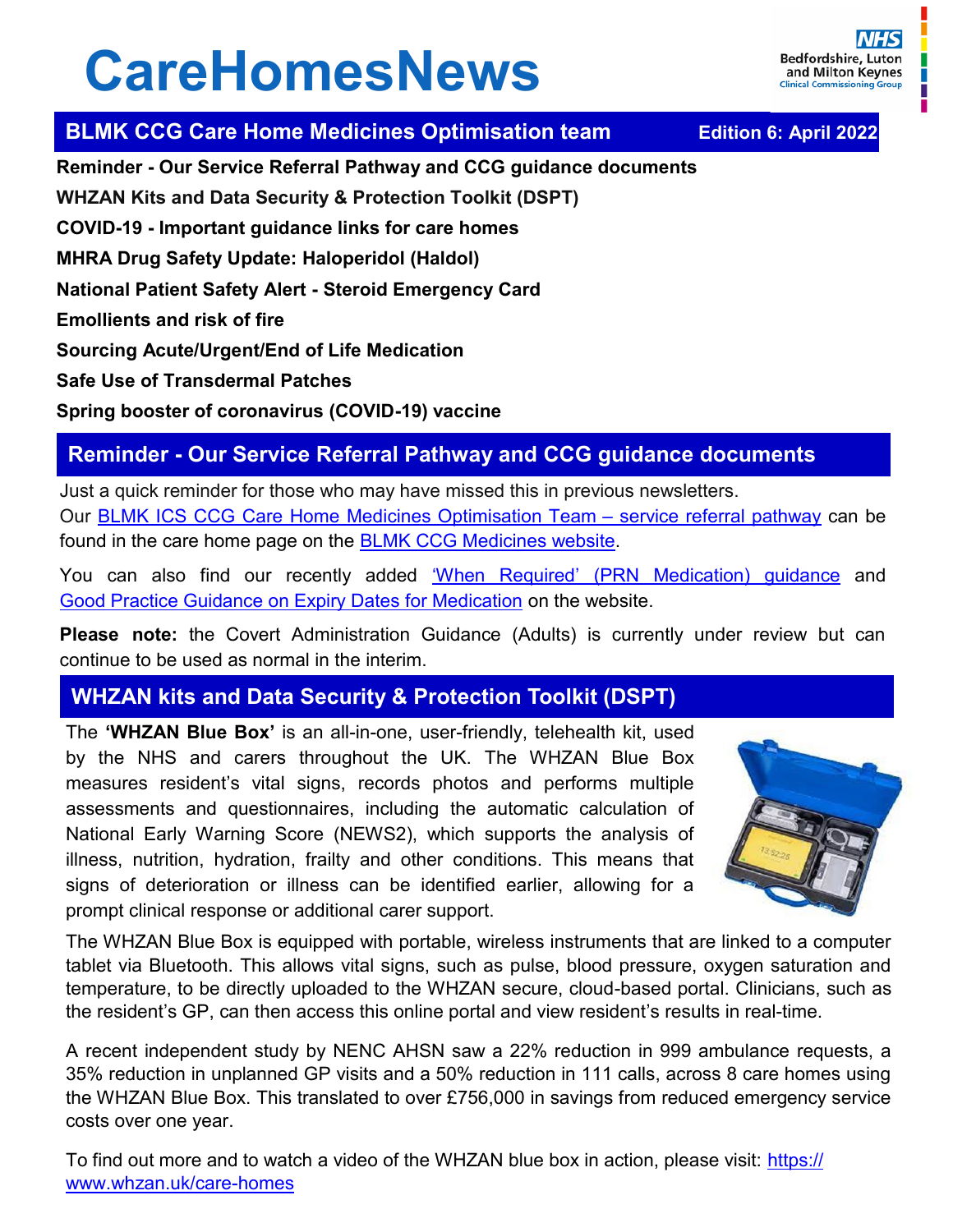This is a free initiative brought by the BLMK ICS - to find out more and to get your WHZAN kit, please contact your Local Authority Digital Manager:

- **Bedford Borough [Terry.wright6@nhs.net](mailto:Terry.wright6@nhs.net)**
- **Central Beds – [James.dawson@centralbedfordshire.gov.uk](mailto:James.dawson@centralbedfordshire.gov.uk)**
- **Luton – [Lisa.Burke@luton.gov.uk](mailto:Lisa.Burke@luton.gov.uk)**
- **Milton Keynes – [Paul.Underwood2@milton](mailto:Paul.Underwood2@milton-keynes.gov.uk)-keynes.gov.uk / [Paul.underwood3@nhs.net](mailto:Paul.underwood3@nhs.net)**

## **Data Security & Protection Toolkit (DSPT) – Annual Review**

The BLMK CCG Care Home Team would like to remind organisations that they are required to review and update their **Data Security & Protection Toolkit (DSPT) annually.** 

The Data Security & Protection Toolkit (DSPT) is an annual, self-assessment for health and care organisations, including care homes. It is an online tool that identifies what needs to be done to keep your residents and staff information safe, and to protect your homes from the risk of a data breach or cyber-attack. It allows organisations to measure their performance against the data security and information governance requirements mandated by the Department of Health and Social Care, notably the 10 data security standards.

The completed DSPT will help provide assurance that the organisation is practising good data security and that personal information is handled correctly, as well as demonstrating that CQC expectations have been met. It is also a pre-requisite for access to NHS systems such as NHSmail and Proxy access to GP records to allow ordering of repeat medication.

More information can be found through NHSX, in addition to national and local support available to homes through the '[Better Security, Better Care](https://www.digitalsocialcare.co.uk/better-security-better-care-support-and-changes-to-data-security-and-protection-toolkit/)' programme.

There is also the Digital Social Care helpline, which is open to all care providers for advice on the DSPT. It is open between 9am and 5pm Monday to Friday by calling 0208 133 3430 or by email on [help@digitalsocialcare.co.uk](mailto:help@digitalsocialcare.co.uk)

# **COVID-19 - Important guidance links for care homes**

During these challenging times we are conscious that guidance is constantly changing and you may be receiving a lot of information from various sources. For this reason we have produced links (below) to a few of the key guidance documents:

**[Infection prevention and control in adult social care: COVID](https://www.gov.uk/government/publications/infection-prevention-and-control-in-adult-social-care-covid-19-supplement)-19 supplement - \*New\***

**British Geriatric Society – [Guidance on managing the Covid](https://www.bgs.org.uk/resources/covid-19-managing-the-covid-19-pandemic-in-care-homes)-19 pandemic in care homes**

**COVID-[19: infection prevention and control \(IPC\)](https://www.gov.uk/government/publications/wuhan-novel-coronavirus-infection-prevention-and-control)**

**Coronovirus (COVID-[19\) testing for adult social care services](https://www.gov.uk/government/publications/coronavirus-covid-19-testing-for-adult-social-care-settings)**

**Coronavirus (COVID-[19\): adult social care action plan](https://www.gov.uk/government/publications/coronavirus-covid-19-adult-social-care-action-plan)**

**COVID-[19 vaccination: guide for adults](https://www.gov.uk/government/publications/covid-19-vaccination-guide-for-older-adults)**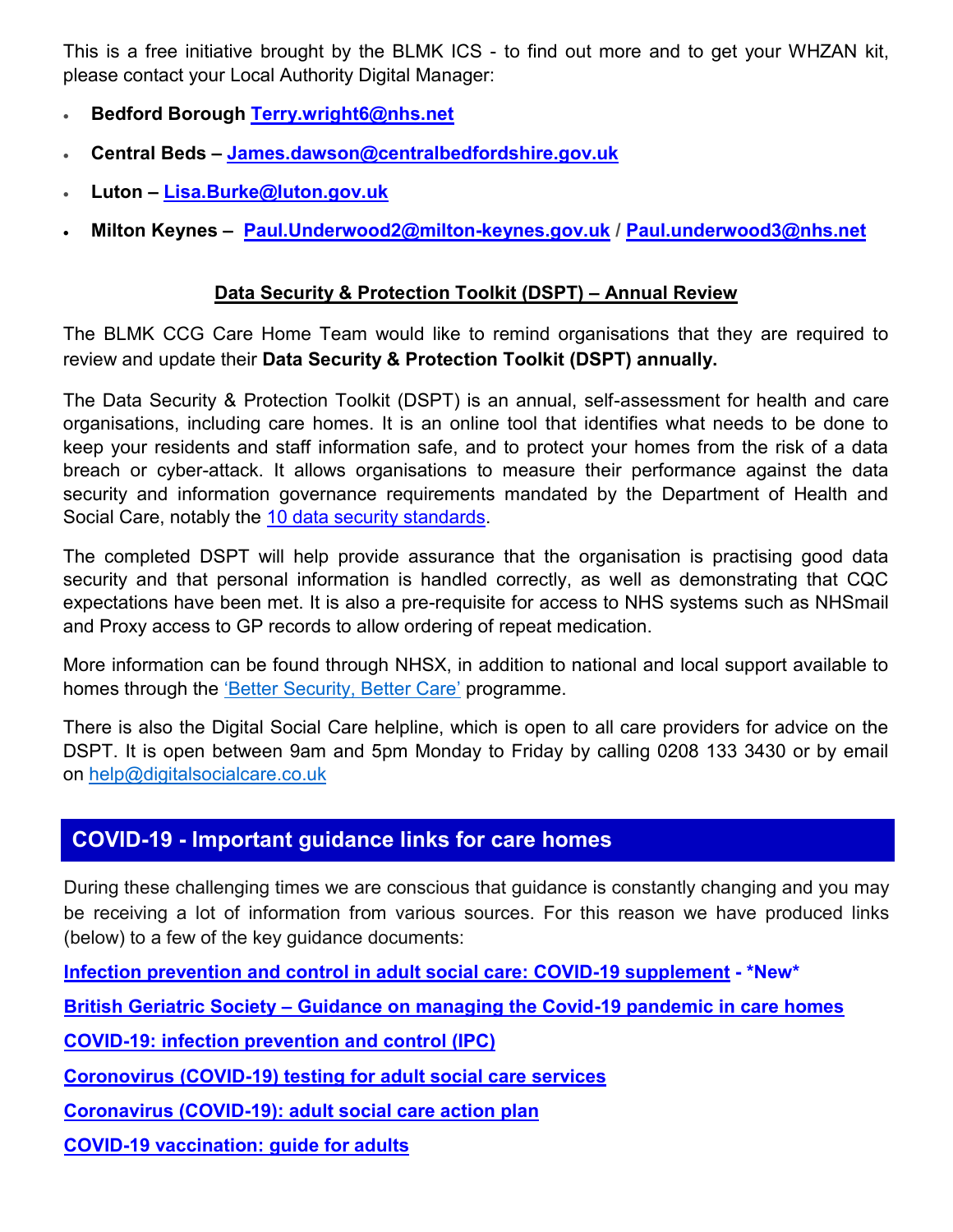# **MHRA Drug Safety Update: Haloperidol (Haldol)**

The Medicines and Healthcare products Regulatory Agency (MHRA) have issued a reminder of the risks of Haloperidol when used in elderly patients for the acute treatment of delirium.

Haloperidol is an antipsychotic for the treatment of neurological and psychiatric disorders, including the acute treatment of delirium in adults when non-pharmacological (non-drug) treatments have failed.

Healthcare professionals are reminded that elderly patients are at an increased risk of adverse neurological (affecting the nervous system) and cardiac effects when being treated with haloperidol for delirium.

#### **The advice below has been provided to healthcare professionals:**

- special caution is required when using haloperidol for the acute treatment of delirium in frail, elderly patients
- only consider haloperidol for delirium when non-pharmacological interventions are not effective and no contraindications are present (including Parkinson's disease and dementia with Lewy bodies)
- before initiating treatment, a baseline electrocardiogram (ECG) and correction of any electrolyte disturbances is recommended; cardiac and electrolyte monitoring (e.g. blood tests) should be repeated during treatment
- prescribe the lowest possible dose for the shortest possible time, ensuring that any dose up-titration is gradual and reviewed frequently
- monitor for and investigate early any extrapyramidal adverse effects, such as acute dystonia (involuntary muscle contractions), parkinsonism, tardive dyskinesia (involuntary movements of face and jaw), akathisia (e.g., restlessness), hypersalivation (e.g., excessive drooling), and dysphagia (difficulty swallowing)
- report suspected adverse reactions associated with haloperidol on a [Yellow card](https://yellowcard.mhra.gov.uk/)

**If you are concerned about a resident currently prescribed Haloperidol for acute treatment of delirium, please contact your aligned GP practice/PCN in the first instance.** 

#### **Please see the [Drug Safety Update 5 December 2021](https://assets.publishing.service.gov.uk/government/uploads/system/uploads/attachment_data/file/1042533/Dec-2021-DSU-PDF_V2_20_December_2021.pdf) for further information.**

# **National Patient Safety Alert - Steroid Emergency Card**

Last year a joint National Patient Safety Alert was issued to raise awareness of the complications that may arise for some patients with primary adrenal insufficiency who are steroid dependent, especially if there is an omission of their steroid treatment. There are some patients who take oral, inhaled or topical steroids for other medical conditions who may develop secondary adrenal insufficiency and be steroid dependent and therefore the same complications would apply.

The directive from this alert was to issue a **NHS Steroid Emergency Card** to all patients with adrenal insufficiency or steroid dependence as they are at risk of an adrenal crisis during illness or an invasive procedure/surgery if not managed appropriately. The steroid emergency card (see picture overleaf) has been designed to support early recognition and treatment of adrenal crisis in adults.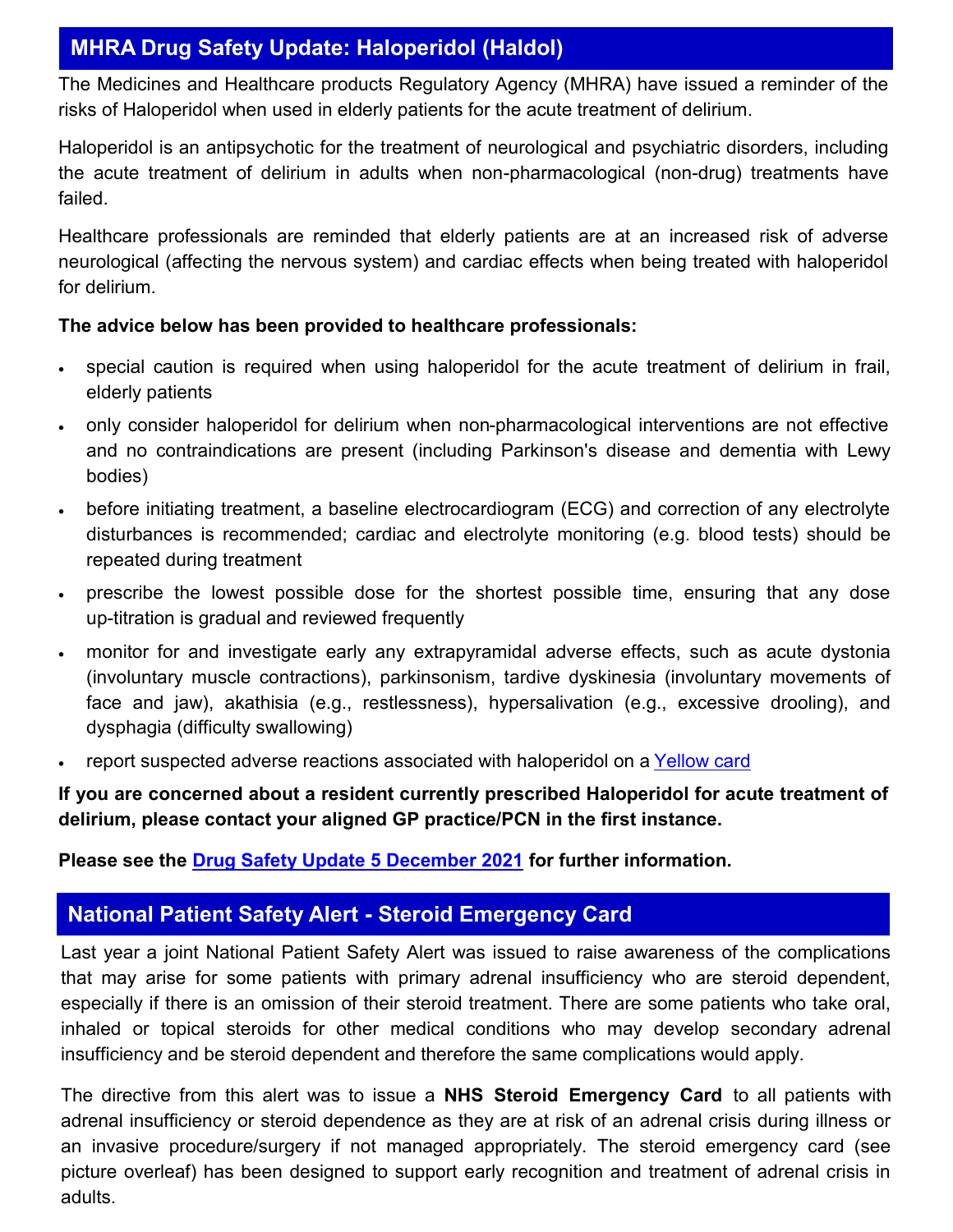Omission of steroids (e.g., Prednisolone, Hydrocortisone), for patients with adrenal insufficiency can lead to an adrenal crisis, which is a medical emergency and if left untreated can be fatal.

**If a steroid dose has been omitted for any reason, please contact your aligned GP practice for advice.** 

You may have already seen these cards delivered with residents' monthly medication. NHS Steroid Emergency Cards can be issued at a community pharmacy, hospital, or GP practice.

Please read the important information on this card and keep them with the resident's records and pass over to healthcare professionals if care is transferred.



There are now two types of steroid alert card that a patient may be required to carry. A 'Steroid TREATMENT' card (Blue card) and a new 'Steroid EMERGENCY' card (red card pictured).

For more information on this alert please visit the NHS England website: [https://](https://www.england.nhs.uk/publication/national-patient-safety-alert-steroid-emergency-card-to-support-early-recognition-and-treatment-of-adrenal-crisis-in-adults/) [www.england.nhs.uk/publication/national](https://www.england.nhs.uk/publication/national-patient-safety-alert-steroid-emergency-card-to-support-early-recognition-and-treatment-of-adrenal-crisis-in-adults/)-patient-safety-alert-steroid-emergency-card-to-supportearly-[recognition](https://www.england.nhs.uk/publication/national-patient-safety-alert-steroid-emergency-card-to-support-early-recognition-and-treatment-of-adrenal-crisis-in-adults/)-and-treatment-of-adrenal-crisis-in-adults/

## **Emollients and risk of fire**

The unsafe use of emollient creams can result in serious or fatal injuries from fire. It is important that if you are supporting residents to use emollient creams to be aware of the risks. This applies to both paraffin-containing and paraffin-free emollients.

There are many different emollients available some examples of emollients include Cetraben®, Diprobase®, Zerocream®, Zerobase® and E45®.

Emollients are used to manage dry skin conditions such as eczema or psoriasis. They can be easily transferred from the skin onto clothing, bedding and other items used to carry out personal care.

When fabric with dried-on emollient comes into contact with a naked flame, the resulting fire burns quickly and intensely.

Residents should continue to use emollients as directed, but to avoid serious injury, it is important to avoid any naked flame.

Resident's clothing and bedding should be regularly changed daily and washed at the highest temperature recommended by the fabric care instructions to minimise the build-up of impregnated paraffin/emollient, although it won't totally remove it.

To minimise the risk residents should be advised:

- **not to smoke**
- **not to use naked flames**
- **not to go near anyone smoking or using naked flames**

Carers should also take care if any residual emollient is transferred to their own clothing, in this occurrence they should follow the same advice as above.

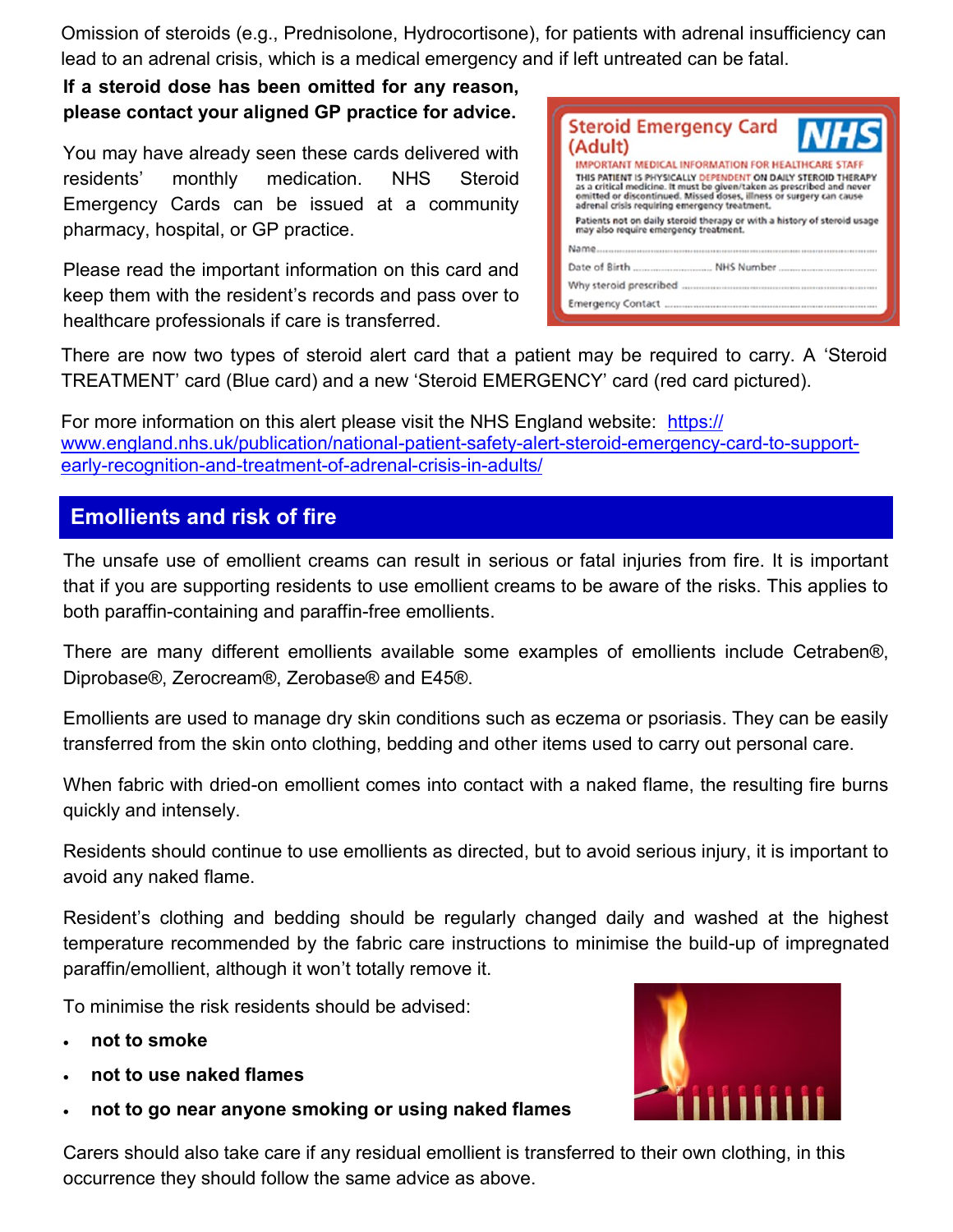If risk factors cannot be reduced, particularly with high-risk patients such as those who have a history of smoking or have memory problems/are confused, advice can be provided by the local fire service - just contact your local fire station.

Further information can be found at: [https://www.gov.uk/drug](https://www.gov.uk/drug-safety-update/emollients-and-risk-of-severe-and-fatal-burns-new-resources-available)-safety-update/emollients-and-risk-ofsevere-and-fatal-burns-new-[resources](https://www.gov.uk/drug-safety-update/emollients-and-risk-of-severe-and-fatal-burns-new-resources-available)-available

## **Sourcing Acute/Urgent/End of Life Medication**

Following recent incidents regarding delays in commencing treatment with urgent/acute/end of life medications, we would like to remind homes that acute prescriptions (e.g., antibiotics, acute pain relief), should be started as soon as possible as advised by the prescriber. Delayed treatment may lead to the deterioration of an illness or unnecessary pain or discomfort in patients nearing end of life and may lead to a safeguarding alert.

If an urgent prescription is issued electronically, care home staff should inform the regular pharmacy of the urgent nature of the acute prescription and confirm that the medication will be delivered in a timely manner. Where a prescription has been written by hand, or issued as a printed prescription instead of electronically, care home staff should either bring the prescription to a pharmacy or arrange for the regular pharmacy to collect the prescription and dispense the medication within an agreed acceptable timeframe.

Whilst it is good practice for acute prescriptions to be dispensed by the usual pharmacy to allow checks to be made against current medication for any interactions, on occasion items may need to be sourced at an alternative pharmacy if the usual supplying pharmacy is closed or unable to supply in a timely manner due to location or stock availability.

If you need to find a local pharmacy near your care home, the NHS 'Find a Pharmacy' website may be helpful - [https://www.nhs.uk/service](https://www.nhs.uk/service-search/pharmacy/find-a-pharmacy)-search/pharmacy/find-a-pharmacy

Care homes can ask the surgery to change the nominated pharmacy to enable an acute electronic prescription to be sent to a local pharmacy that is open and a care home representative can collect the prescription to ensure the medication is started urgently.

It is useful to contact the pharmacy prior to travel to double check they have the items in stock and confirm their opening hours. If no pharmacy can supply the urgent medication, then the GP/prescriber should be informed as soon as possible so that an alternative can be prescribed.

Just a reminder that BLMK CCG commissions the End of Life Medicines Service from selected community pharmacies across the area. These pharmacies are required to hold minimum quantities of a list of end of life medicines. The list of participating pharmacies and medicines can be found at [https://medicines.blmkccg.nhs.uk/categories/end](https://medicines.blmkccg.nhs.uk/categories/end-of-life-care-medicine-services/)-of-life-care-medicine-services/

## **Safe Use of Transdermal Patches**

A transdermal patch is a medicated adhesive patch that is placed on the skin to deliver a specific dose of medication through the skin and into the bloodstream. There are several types of patches, e.g. fentanyl, hyoscine, rotigotine, and the directions for use vary with each patch – it is very important to read the directions as well as the Patient Information Leaflet before a patch is used.

Patches may cause serious harm to patients and others if the instructions are not followed carefully.